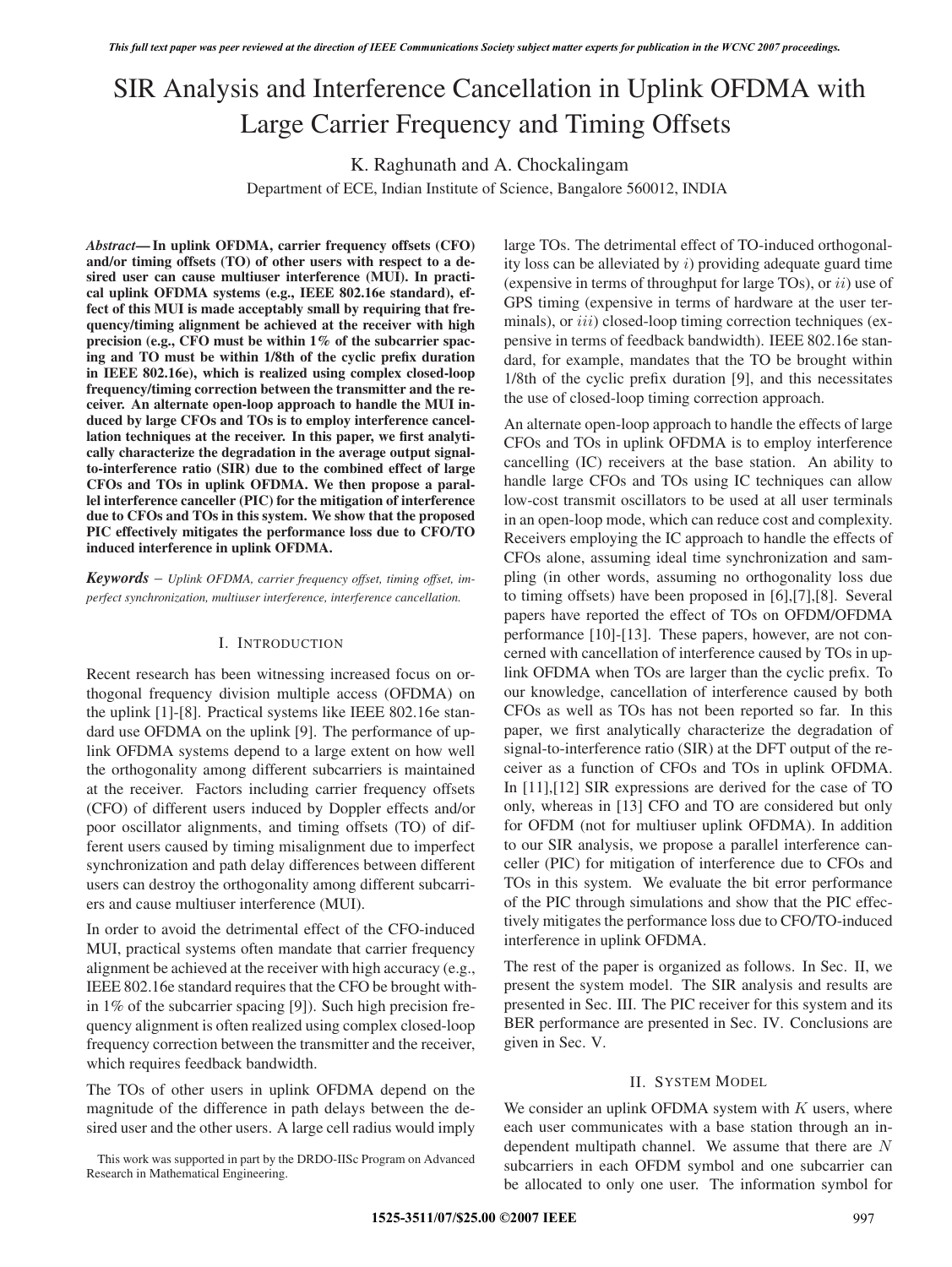

 $\overline{l}$ 

Fig. 1. Different timing misalignment scenarios in single user OFDM. Only self interferences.

the *i*th user on the *k*th subcarrier is denoted by  $X_k^{(i)}$ ,  $k \in$  $S_i$ , where  $S_i$  is the set of subcarriers assigned to user i and E  $\lceil \rceil$  $\overline{\phantom{a}}$  $S_i \bigcap_{i=1}^{n} S_i = \emptyset$ , for  $i \neq j$ . The length of the cyclic prefix added  $S_i$  $X_i^{(i)}$ k  $\overline{\phantom{a}}$  $\overline{\phantom{a}}$  $^{2}$  ]  $= 1$ . Then,  $\bigcup_{i=1}^{K} S_i = \{0, 1, \ldots, N-1\}$  and is  $N<sub>g</sub>$  sampling periods<sup>1</sup>, and is assumed to be longer than the maximum channel delay spread normalized by the sampling period, L, (i.e.,  $N_g > L$ ). After IDFT processing and cyclic prefix insertion at the transmitter, the time-domain sequence of the *i*th user,  $x_n^{(i)}$ , is given by

$$
x_n^{(i)} = \frac{1}{N} \sum_{k \in S_i} X_k^{(i)} e^{\frac{j 2 \pi n k}{N}}, \quad -N_g \le n \le N - 1. \tag{1}
$$

The ith user's signal at the receiver input, after passing through the channel, is given by

$$
s_n^{(i)} = x_n^{(i)} \star h_n^{(i)},
$$
 (2)

where  $\star$  denotes linear convolution and  $h_n^{(i)}$  is the *i*th user's channel impulse response. It is assumed that  $h_n^{(i)}$  is non-zero only for  $n = 0, \ldots, L-1$ , and that all users' channels are statistically independent. We assume that  $h_n^{(i)}$ 's are i.i.d. complex Gaussian with zero mean and  $E\left[\left(h_{n,I}^{(i)}\right)^2\right] = E\left[\left(h_{n,Q}^{(i)}\right)^2\right]$  $= 1/2L$ , where  $h_{n,I}^{(i)}$  and  $h_{n,Q}^{(i)}$  are the real and imaginary parts of  $h_n^{(i)}$ . The channel coefficient in frequency-domain  $H_k^{(i)}$  is given by

<sup>1</sup>Let  $T$  denote one OFDM symbol period including the cyclic prefix duration. Then  $T_s = \frac{T}{N + N_g}$  denotes one sampling period.

$$
H_k^{(i)} = \sum_{n=0}^{L-1} h_n^{(i)} e^{\frac{-j2\pi nk}{N}} \quad \text{and} \quad E\left[ \left| H_k^{(i)} \right|^2 \right] = 1. \tag{3}
$$

Let  $\epsilon_i$ ,  $i = 1, 2, \dots, K$  denote *i*th user's residual CFO normalized by the subcarrier spacing, and  $\mu_i$ ,  $i = 1, 2, \dots, K$ denote ith user's residual TO in number of sampling periods at the receiver. The timing offsets  $\mu_i$ 's can be positive  $(\mu_i > 0)$  or negative  $(\mu_i < 0)$ .

*A. Cases of Timing Misalignment for*  $\mu_i < 0$  and  $\mu_i > 0$ Consider the case of TOs only (i.e.,  $\epsilon_i = 0, \forall i$ ). For  $\mu_i < 0$ , depending on the magnitude of  $\mu_i$  compared to delay spread L and cyclic prefix duration  $N<sub>q</sub>$ , interference from previous frame data (which we refer to as *Previous Frame Self Interference* (PF-SI)) and inter-carrier interference due to loss of some samples of the current frame in the processing window (which we refer to as *Current Frame Self Interference* (CF-SI)) may or may not occur. We need to consider the following three cases for  $\mu_i < 0$ .

- **Case a):**  $0 \le -\mu_i \le N_g L + 1$ , where there will be no loss of orthogonality, and hence there is no interference.
- **Case b):**  $N_g L + 1 < -\mu_i \leq N_g$ , where PF-SI is caused by some paths. The number of such paths causing PF-SI in this case will be  $L - [(N_g + \mu_i) + 1]$ . In addition, since up to  $L - [(N_g + \mu_i) + 1]$  samples of the current frame are lost in the processing window, it results in loss of orthogonality and hence in CF-SI.
- **Case c):**  $-\mu_i > N_g$ , where PF-SI is caused by all the L paths. In addition, CF-SI also occurs due to loss of up to L samples of the current frame.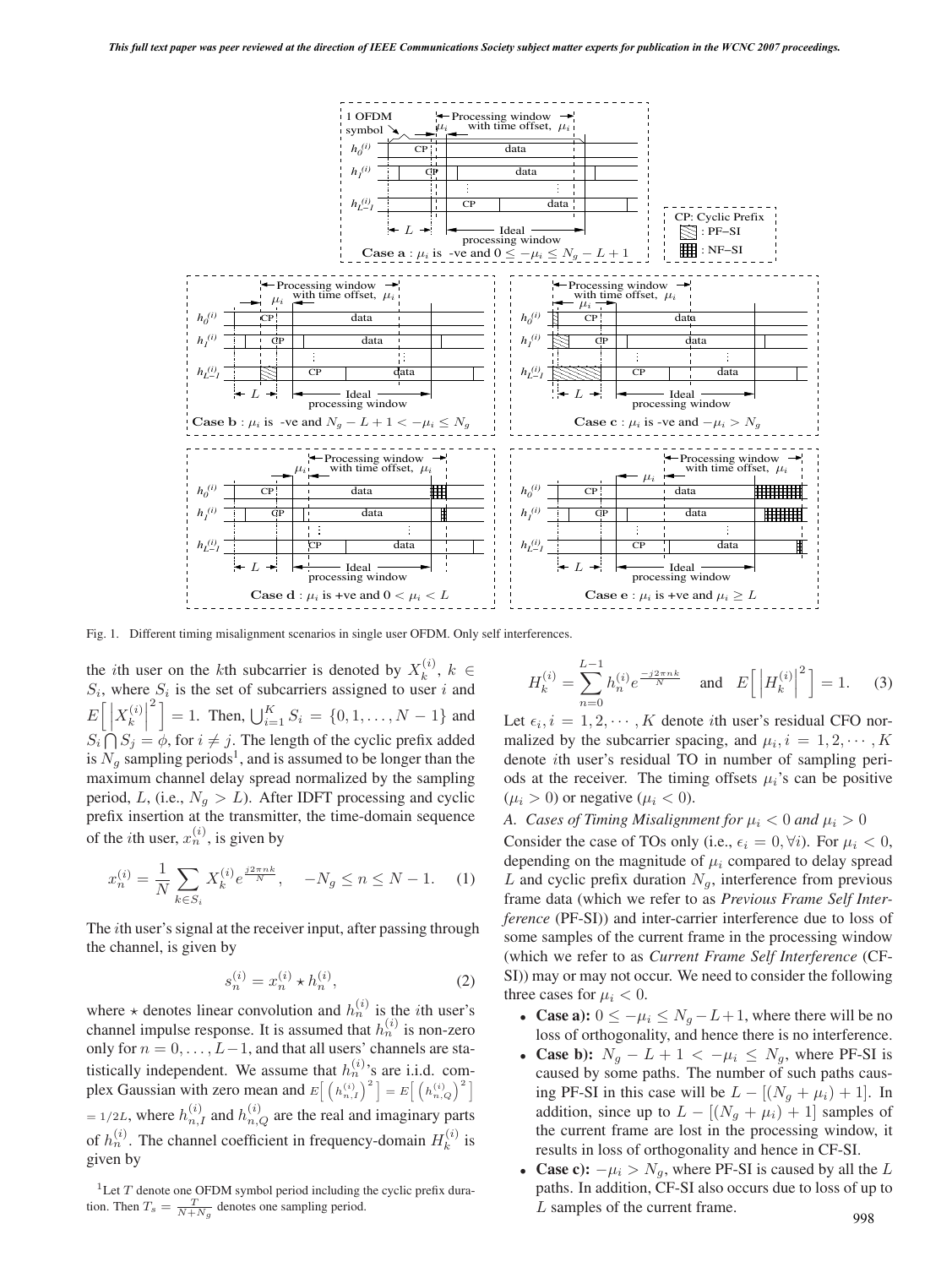

Fig. 2. Different timing misalignment scenarios in multiuser scenario.

For  $\mu_i > 0$ , any value of  $\mu_i > 0$  will cause both interference from next frame data (which we refer to as *Next Frame Self Interference* (NF-SI) as well as CF-SI due to loss of some samples in the current frame. The following two cases need to be considered for  $\mu_i > 0$ .

- **Case d):**  $0 < \mu_i < L$ , where NF-SI is caused by some paths. The number of such paths causing NF-SI in this case is  $L - \mu_i$ . In addition, CF-SI also will occur due to loss of up to  $\mu_i$  samples in the current frame.
- **Case e):**  $\mu_i \geq L$ , where NF-SI is caused by all paths. CF-SI will occur in this case as well.

In Fig. 1, we illustrate the timing misalignment scenarios for the above five cases a) to e) for a given user i in the absence of other users, in which case the interferences are essentially self interferences. In addition to the above self interferences, other user interference will occur in the multiuser case. In the multiuser case also, the same five cases apply, and the corresponding multiuser interference (MUI) terms caused by previous, current and next frame data symbols of other users are denoted by *Previous Frame MUI* (PF-MUI), *Current Frame MUI* (CF-MUI), and *Next Frame MUI* (NF-MUI), respectively. In Fig. 2, we illustrate a possible time misalignment scenario for the multiuser case where the desired user is perfectly aligned (i.e., no self interferences) and the other users are misaligned (causing PF-MUI, CF-MUI, NF-MUI).

In the presence of both TOs as well as CFOs, additional CFOinduced interference will be generated. When there is no TOinduced interference on a given path, we refer to the interference generated by the desired user CFO as *CFO-induced Self Interference* (CFO-SI) on that path, and those generated by the other user CFOs as *CFO-induced MUI* (CFO-MUI) on that path. On all the paths that experience TO-induced interferences, non-zero CFOs (i.e.,  $\epsilon_i$ 's) will affect PF-SI/MUI, CF-SI/MUI and NF-SI/MUI.

#### III. SIR ANALYSIS

In this section, we present the received signal expressions at the output of the DFT for the various TO cases  $a$ ) to  $e$ ) in the presence of CFOs, and obtain expressions for the output SIR.

*Case a):*  $\mu_i < 0, 0 \le -\mu_i \le N_g - L + 1,$  and  $\epsilon_i > 0$ : In this case, there is no TO-induced interference on all paths of all users, but there is CFO-induced interference (i.e., CFO-SI/MUI). The output of the DFT block of the desired user d on the *k*th subcarrier,  $Y_k^{(d)}$ , due to signals from all the users over all the paths can be derived as

$$
Y_k^{(d)} = X_k^{(d)} e^{\frac{j2\pi\mu_d k}{N}} \sum_{l=0}^{L-1} h_l^{(d)} e^{\frac{-j2\pi l k}{N}} \Gamma_{kk}^{(d)}
$$
  
\nDesired signal  
\n
$$
+ \sum_{\substack{q \in S_d \\ q \neq k}} X_q^{(d)} e^{\frac{j2\pi\mu_d q}{N}} \sum_{l=0}^{L-1} h_l^{(d)} e^{\frac{-j2\pi l q}{N}} \Gamma_{qk}^{(d)}
$$
  
\nCFO-SI  
\n
$$
+ \sum_{\substack{q \in S_j, j \neq d}} X_q^{(j)} e^{\frac{j2\pi\mu_j q}{N}} \sum_{l=0}^{L-1} h_l^{(j)} e^{\frac{-j2\pi l q}{N}} \Gamma_{qk}^{(j)} + Z_k^{(d)}, \quad (4)
$$

where

$$
\Gamma_{qk}^{(i)} = \frac{1}{N} \sum_{n=0}^{N-1} e^{\frac{j2\pi n (q + \epsilon_i - k)}{N}}.
$$
 (5)

*Case b)*  $\mu_i < 0$ ,  $N_g - L + 1 < -\mu_i \leq N_g$ , and  $\epsilon_i > 0$ : Since some of the paths do not experience TO-induced interference and the remaining paths experience interference from previous frame in this case, there will be PF-SI/MUI, CF-SI/MUI, and CFO-SI/MUI. The DFT output of the desired user  $d$  on the kth subcarrier in this case can be derived as

CFO-MUI

$$
Y_{k}^{(d)} = X_{k}^{(d)} e^{\frac{j2\pi\mu_{d}k}{N}} \sum_{l=0}^{L-1} h_{l}^{(d)} e^{\frac{-j2\pi l k}{N}} \Gamma_{kk}^{(d)(l)}
$$
  
\n
$$
+ \sum_{\substack{q \in S_{d} \\ q \neq k}} X_{q}^{(d)} e^{\frac{j2\pi\mu_{d}q}{N}} \sum_{l=0}^{L-1} h_{l}^{(d)} e^{\frac{-j2\pi l k}{N}} \Gamma_{qk}^{(d)(l)}
$$
  
\n
$$
+ \sum_{\substack{q \in S_{d} \\ q \neq k}} X_{q}^{(j)} e^{\frac{j2\pi\mu_{j}q}{N}} \sum_{l=0}^{L-1} h_{l}^{(j)} e^{\frac{-j2\pi l q}{N}} \Gamma_{qk}^{(j)(l)}
$$
  
\n
$$
+ \sum_{\substack{q \in S_{j} \\ j \neq d}} X_{q}^{(j)} e^{\frac{j2\pi\mu_{j}q}{N}} \sum_{l=0}^{L-1} h_{l}^{(j)} e^{\frac{-j2\pi l q}{N}} \Gamma_{qk}^{(j)(l)}
$$
  
\n
$$
+ \sum_{\substack{q \in S_{d} \\ q \in S_{d}}} X_{q}^{(d)(p)} e^{\frac{j2\pi(\mu_{d} + N_{g})q}{N}} \sum_{l=N_{g} + \mu_{d} + 1}^{L-1} h_{l}^{(d)} e^{\frac{-j2\pi l q}{N}} \rho_{qk}^{(d)(l)}
$$
  
\nPF-SI  
\n
$$
+ \sum_{\substack{q \in S_{j} \\ j \neq d}} X_{q}^{(j)(p)} e^{\frac{j2\pi(\mu_{d} + N_{g})q}{N}} \sum_{l=N_{g} + \mu_{d} + 1}^{L-1} h_{l}^{(j)} e^{\frac{-j2\pi l q}{N}} \rho_{qk}^{(j)(l)} + Z_{k}^{(d)}, \quad (6)
$$

where  $X_q^{(j)(p)}$  is the previous frame data symbol of the jth user on the qth subcarrier, and  $\Gamma_{qk}^{(i)(l)}$  is given by (5) and  $\rho_{qk}^{(i),(l)} = 0 \text{ for } 0 < l \leq N_g + \mu_i. \text{ For } l > N_g + \mu_i, \, \Gamma_{qk}^{(i)(l)}$ and  $\rho_{qk}^{(i)(l)}$  are given by 999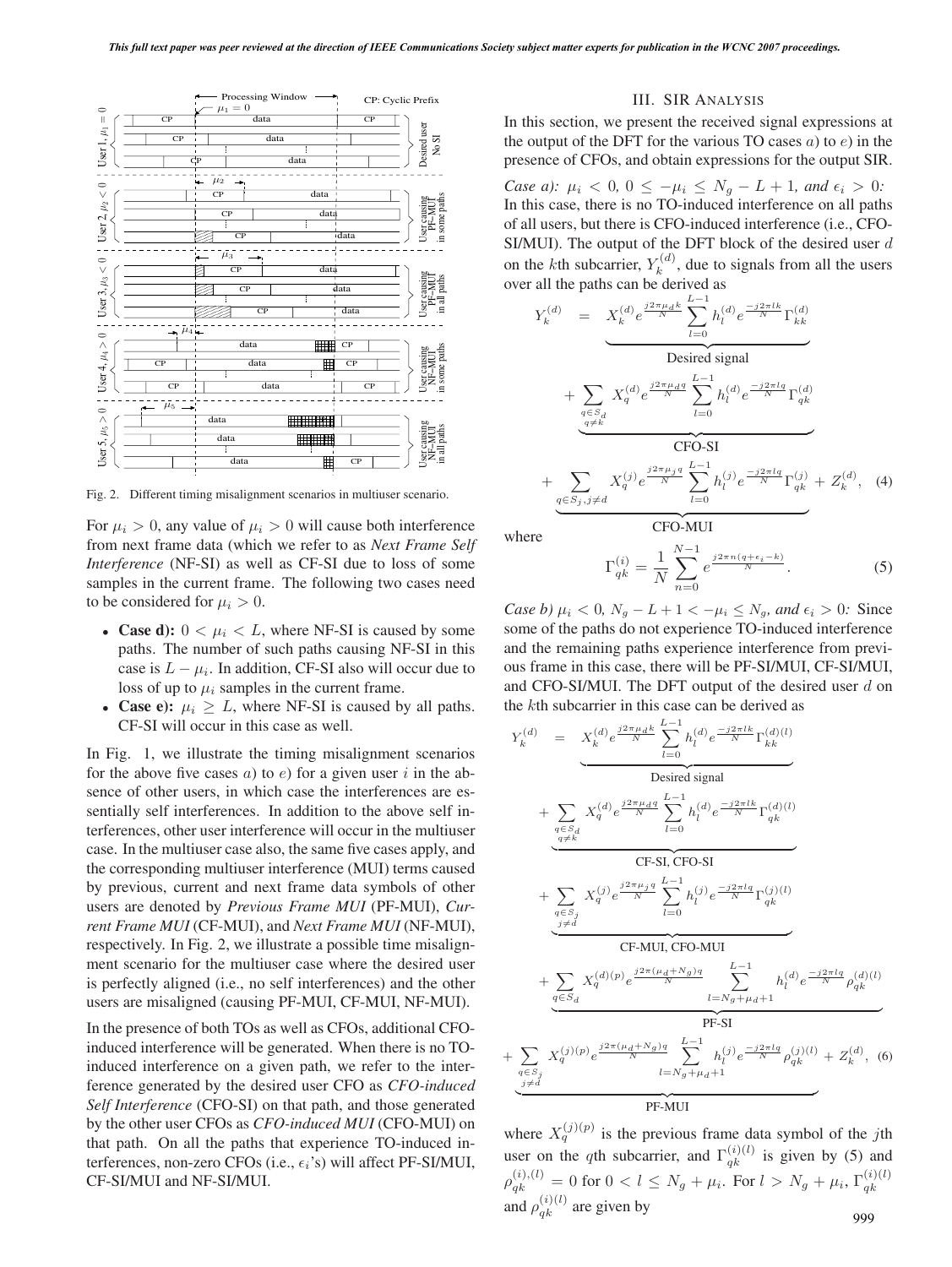$$
\Gamma_{qk}^{(i)(l)} = \frac{1}{N} \sum_{n=-\mu_i - N_g + l}^{N-1} e^{\frac{j2\pi n (q + \epsilon_i - k)}{N}}, \tag{7}
$$

$$
\rho_{qk}^{(i)(l)} = \frac{1}{N} \sum_{n=0}^{-\mu_i - N_g - 1 + l} e^{\frac{j 2\pi n (q + \epsilon_i - k)}{N}}.
$$
 (8)

*Case c):*  $\mu_i < 0$ ,  $-\mu_i > N_g$ , and  $\epsilon_i > 0$ : Since all paths experience interference from previous frame in this case, there will be PF-SI/MUI and CF-SI/MUI. The DFT output of the desired user d on the kth subcarrier in this case is derived as

$$
Y_k^{(d)} = \frac{X_k^{(d)} e^{\frac{j2\pi\mu_d k}{N}} \sum_{l=0}^{L-1} h_l^{(d)} e^{\frac{-j2\pi l k}{N}} \Gamma_{kk}^{(d)(l)}}{\text{Desired signal}}
$$
  
+ 
$$
\sum_{\substack{q \in S_d \\ q \neq k}} X_q^{(d)} e^{\frac{j2\pi\mu_d q}{N}} \sum_{l=0}^{L-1} h_l^{(d)} e^{\frac{-j2\pi l q}{N}} \Gamma_{qk}^{(d)(l)}
$$
  
+ 
$$
\sum_{\substack{q \in S_d \\ q \in S_d}} X_q^{(d)(p)} e^{\frac{j2\pi(\mu_d + N_g)q}{N}} \sum_{l=0}^{L-1} h_l^{(d)} e^{\frac{-j2\pi l q}{N}} \rho_{qk}^{(d)(l)}
$$
  
+ 
$$
\sum_{\substack{q \in S_d \\ q \neq i}} X_q^{(j)} e^{\frac{j2\pi\mu_j q}{N}} \sum_{l=0}^{L-1} h_l^{(j)} e^{\frac{-j2\pi l q}{N}} \Gamma_{qk}^{(j)(l)}
$$
  
+ 
$$
\sum_{\substack{q \in S_j \\ q \neq i}} X_q^{(j)(p)} e^{\frac{j2\pi(\mu_d + N_g)q}{N}} \sum_{l=0}^{L-1} h_l^{(j)} e^{\frac{-j2\pi l q}{N}} + Z_k^{(d)}.
$$
 (9)

where  $\Gamma_{qk}^{(i)(l)}$  and  $\rho_{qk}^{(i)(l)}$  are given by (7) and (8), respectively, and  $Z_k^{(d)}$  is the noise term.

*Case d):*  $\mu_i > 0$ ,  $0 < \mu_i < L$ , and  $\epsilon_i > 0$ : This case is similar to *Case* b) except that there will be interference from next frame instead of previous frame. That is, there will be NF-SI/MUI, CF-SI/MUI, and CFO-SI/MUI in this case.

Defining, for  $0 \le l \le \mu_i - 1$ ,

$$
\xi_{qk}^{(i)(l)} = \frac{1}{N} \sum_{n=N-\mu_i+l}^{N-1} e^{\frac{j2\pi n (q+\epsilon_i-k)}{N}} \tag{10}
$$

$$
\zeta_{qk}^{(i)(l)} = \frac{1}{N} \sum_{n=0}^{N-1-\mu_i+l} e^{\frac{j2\pi n (q+\epsilon_i-k)}{N}}, \quad (11)
$$

and, for  $l \geq \mu_i$ ,

$$
\zeta_{qk}^{(i)} = \frac{1}{N} \sum_{n=0}^{N-1} e^{\frac{j2\pi n (q + \epsilon_i - k)}{N}}, \text{ and } \xi_{qk}^{(i)(l)} = 0,
$$
 (12)

the DFT output of the desired user  $d$  on the kth subcarrier in this case can be derived as

$$
Y_{k}^{(d)} = \underbrace{X_{k}^{(d)} e^{\frac{j2\pi\mu_{d}k}{N}} \sum_{l=0}^{L-1} h_{l}^{(d)} e^{\frac{-j2\pi lk}{N}} \zeta_{kk}^{(d)(l)}}_{\text{Desired signal}} + \underbrace{\sum_{q \in S_{d}} X_{q}^{(d)} e^{\frac{j2\pi\mu_{d}q}{N}} \sum_{l=0}^{L-1} h_{l}^{(d)} e^{\frac{-j2\pi lq}{N}} \zeta_{qk}^{(d)(l)}}_{q \neq k} + \underbrace{\sum_{q \in S_{d}} X_{q}^{(d)(n)} e^{\frac{-j2\pi (Nq - \mu_{d})q}{N}} \sum_{l=0}^{L-1} h_{l}^{(d)} e^{\frac{-j2\pi lq}{N}} \zeta_{qk}^{(d)(l)}}_{l \neq 0} + \underbrace{\sum_{q \in S_{d}} X_{q}^{(d)(n)} e^{\frac{-j2\pi\mu_{d}q}{N}} \sum_{l=0}^{L-1} h_{l}^{(j)} e^{\frac{-j2\pi lq}{N}} \zeta_{qk}^{(d)(l)}}_{j \neq d} + \underbrace{\sum_{q \in S_{j} \atop j \neq d} X_{q}^{(j)} e^{\frac{j2\pi\mu_{j}q}{N}} \sum_{l=0}^{L-1} h_{l}^{(j)} e^{\frac{-j2\pi lq}{N}} \zeta_{qk}^{(j)(l)}}_{l \neq 0} + \underbrace{\sum_{q \in S_{j} \atop j \neq d} X_{q}^{(j)(n)} e^{\frac{-j2\pi (Nq - \mu_{j})q}{N}} \sum_{l=0}^{L-1} h_{l}^{(j)} e^{\frac{-j2\pi lq}{N}} \xi_{qk}^{(j)(l)} + Z_{k}^{(d)},
$$
(13)

where  $X_q^{(j)(n)}$  is the next frame data symbol of the jth user on the *q*th subcarrier.

*Case e):*  $\mu_i > 0$ ,  $\mu_i \geq L$ , and  $\epsilon_i > 0$ : Since all paths experience interference from next frame in this case, there will be NF-SI/MUI and CF-SI/MUI. The DFT output of the desired user d on the kth subcarrier in this case is derived as

$$
Y_{k}^{(d)} = X_{k}^{(d)} e^{\frac{j2\pi\mu_{d}k}{N}} \sum_{l=0}^{L-1} h_{l}^{(d)} e^{\frac{-j2\pi l k}{N}} \zeta_{k}^{(d)l}
$$
  
\nDesired signal  
\n
$$
+ \sum_{\substack{q \in S_{d} \\ q \neq k}} X_{q}^{(d)} e^{\frac{j2\pi\mu_{d}q}{N}} \sum_{l=0}^{L-1} h_{l}^{(d)} e^{\frac{-j2\pi l q}{N}} \zeta_{qk}^{(d)l}
$$
  
\nCF-SI  
\n
$$
+ \sum_{\substack{q \in S_{d} \\ q \in S_{d}}} X_{q}^{(d) (n)} e^{\frac{-j2\pi (N_{g} - \mu_{d})q}{N}} \sum_{l=0}^{L-1} h_{l}^{(d)} e^{\frac{-j2\pi l q}{N}} \xi_{qk}^{(d)l}
$$
  
\nNF-SI  
\n
$$
+ \sum_{\substack{q \in S_{j} \\ q \neq d}} X_{q}^{(j)} e^{\frac{j2\pi\mu_{j}q}{N}} \sum_{l=0}^{L-1} h_{l}^{(j)} e^{\frac{-j2\pi l q}{N}} \zeta_{qk}^{(j)l}
$$
  
\nCF-MUI  
\n
$$
+ \sum_{\substack{q \in S_{j} \\ q \neq d}} X_{q}^{(j) (n)} e^{\frac{-j2\pi (N_{g} - \mu_{j})q}{N}} \sum_{l=0}^{L-1} h_{l}^{(j)} e^{\frac{-j2\pi l q}{N}} \xi_{qk}^{(j)l} + Z_{k}^{(d)},
$$
 (14)

where  $\xi_{qk}^{(i)(l)}$  and  $\zeta_{qk}^{(i)(l)}$  are given by (10) and (11), respectively.

### *A. SIR Expressions*

From the DFT output expressions in the above for the five different cases of timing misalignment, the expressions for the average SIR at the output of the DFT, with no noise, can be derived to be as follows. We denote the average output 1000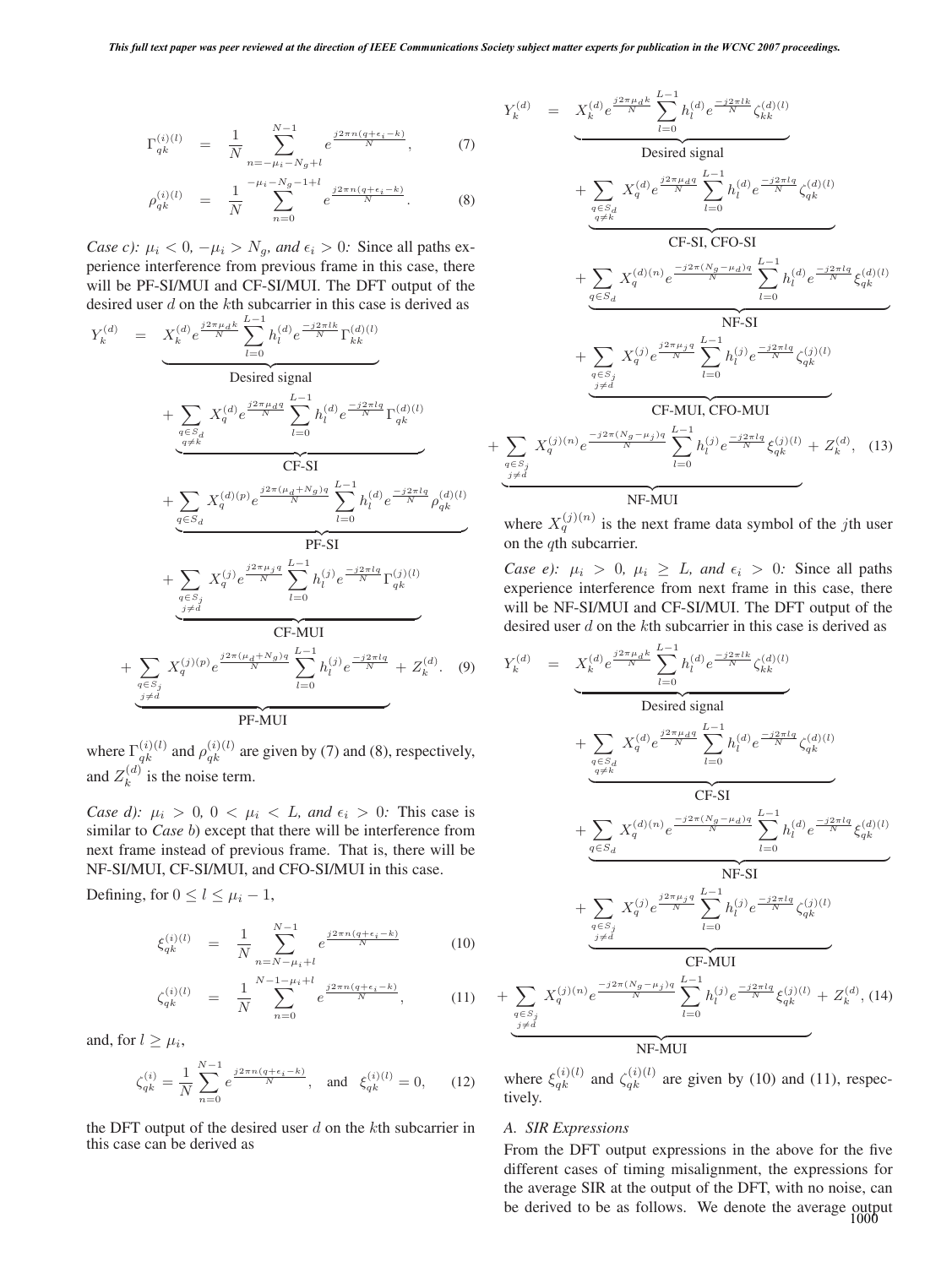SIR of the desired user  $d$  on the kth subcarrier for the time misalignment *Case*  $\lambda, \lambda \in \{a,b,c,d,e\}$  as  $\left(\overline{SIR}_k^{(d)}\right)$  $\lambda$ , which can be written in the following form

$$
\left(\overline{SIR}_{k}^{(d)}\right)_{\lambda} = \frac{A_{\lambda}}{B_{\lambda} + C_{\lambda} + D_{\lambda} + E_{\lambda}}.
$$
 (15)

• For the misalignment *Case a)*,

$$
A_{a} = \sum_{l=0}^{L-1} \left| \Gamma_{kk}^{(d)(l)} \right|^{2}, \quad B_{a} = \sum_{\substack{q \in S_{d} \\ q \neq k}} \sum_{l=0}^{L-1} \left| \Gamma_{qk}^{(d)(l)} \right|^{2},
$$
  

$$
C_{a} = \sum_{\substack{q \in S_{j} \\ q \neq d}} \sum_{l=0}^{L-1} \left| \Gamma_{qk}^{(j)(l)} \right|^{2}, \quad D_{a} = 0, \text{ and } E_{a} = 0,
$$

where  $\Gamma_{qk}^{(j)(l)}$  is given by (5).

• For the misalignment *Case b)*

$$
A_{b} = \sum_{l=0}^{L-1} \left| \Gamma_{kk}^{(d)(l)} \right|^{2}, \quad B_{b} = \sum_{\substack{q \in S_{d} \\ q \neq k}} \sum_{l=0}^{L-1} \left| \Gamma_{qk}^{(d)(l)} \right|^{2},
$$
  

$$
C_{b} = \sum_{\substack{q \in S_{j} \\ j \neq d}} \sum_{l=0}^{L-1} \left| \Gamma_{qk}^{(j)(l)} \right|^{2}, \quad D_{b} = \sum_{\substack{q \in S_{d} \\ q \neq k}} \sum_{l=0}^{L-1} \left| \rho_{qk}^{(d)(l)} \right|^{2},
$$
  

$$
E_{b} = \sum_{\substack{q \in S_{j} \\ q \neq l}} \sum_{l=0}^{L-1} \left| \rho_{qk}^{(j)(l)} \right|^{2},
$$

where  $\Gamma_{qk}^{(i)(l)}$  for  $0 \le l \le N_g + \mu_i$  is given by (5), and  $\Gamma_{qk}^{(i)(l)}$  and  $\rho_{qk}^{(i)(l)}$  for  $N_g + \mu_i < l \leq L - 1$  are given by (7) and (8), respectively.

- For the misalignment *Case c)*, the terms in the numerator and denominator in (15) are same as that of *Case b)* in the above, except that for all l,  $\Gamma_{qk}^{(i)(l)}$  and  $\rho_{qk}^{(i)(l)}$  are given by (7) and (8), respectively.
- For the misalignment *Case d)*,

$$
A_{d} = \sum_{l=0}^{L-1} \left| \zeta_{kk}^{(d)(l)} \right|^{2}, \quad B_{d} = \sum_{\substack{q \in S_{d} \\ q \neq k}} \sum_{l=0}^{L-1} \left| \zeta_{qk}^{(d)(l)} \right|^{2},
$$
  

$$
C_{d} = \sum_{\substack{q \in S_{j} \\ q \neq k}} \sum_{l=0}^{L-1} \left| \zeta_{qk}^{(j)(l)} \right|^{2}, \quad D_{d} = \sum_{\substack{q \in S_{d} \\ q \neq k}} \sum_{l=0}^{L-1} \left| \xi_{qk}^{(d)(l)} \right|^{2},
$$
  

$$
E_{d} = \sum_{\substack{q \in S_{j} \\ q \neq d}} \sum_{l=0}^{L-1} \left| \xi_{qk}^{(j)(l)} \right|^{2},
$$

where, for  $0 \le l \le \mu_i - 1$ ,  $\xi_{qk}^{(i)(l)}$  and  $\zeta_{qk}^{(i)(l)}$  are given by (10) and (11), respectively, and for  $\mu_i \le l \le L - 1$ they are given by (12).

• For the misalignment *Case e)*, the terms in the numerator and denominator in (15) are same as that of *Case d)* in the above, except that for all l,  $\xi_{qk}^{(d)(l)}$  and  $\zeta_{qk}^{(j)(l)}$  are given by (10) and (11), respectively.

#### *B. SIR Results and Discussions*

We computed the average SIR at the DFT output given by the expressions in the previous subsection and plotted them in Figs. 3 and 4. In Fig. 3, a single user with CFO  $\epsilon$ , and TO  $\mu$  is considered, and in Fig. 4, four users ( $K = 4$ ) with different CFOs  $\epsilon_i$ 's and TOs  $\mu_i$ 's are considered. Other system parameters used are:  $N = 64$ ,  $L = 10$ ,  $N_g = 12$ .



Fig. 3. SIR at the output of the DFT in single user OFDM with CFO,  $\epsilon$ , and TO  $\mu$ ,  $N = 64$ ,  $L = 10$ ,  $N_{\rm -} = 12$ , no noise. Analytical results matched TO,  $\mu$ .  $N = 64$ ,  $L = 10$ ,  $N_g = 12$ , no noise. Analytical results matched with simulation results.

Fig. 3 shows the output SIR as a function of  $\mu$  for different values of  $\epsilon = 0, 0.1, 0.2, 0.3$ . We have verified these analytical plots using simulations also. We found the analytical results to match closely with the simulation results. In the ideal case of  $\mu = \epsilon = 0$ , the SIR is infinite (since no noise), and for non-zero  $\mu$  and  $\epsilon$ , SIR degrades due to the various self interference terms caused by CFO and TO. Note that even in the case of perfect timing alignment (i.e.,  $\mu = 0$ ), SIR degradation happens due to non-zero frequency offset ( $\epsilon \neq 0$ ). Also, in the case of perfect frequency alignment ( $\epsilon = 0$ ), SIR degrades due to imperfect timing alignment ( $\mu \neq 0$ ). While the SIR starts degrading for  $\mu = 1$  itself due to NF-SI in case of  $\mu > 0$ , there is no SIR degradation due to negative time offset up to  $-(N_g - L + 1)$  (i.e., up to  $\mu = -3$  in this example) since PF-SI gets introduced only for  $\mu < -(N_q - L + 1)$ . In Fig. 4, we plot the SIR degradation due to multiuser interference caused due to other user signals. Here, we take the desired user 1 to be perfectly aligned in time and frequency (i.e.,  $\mu_1 = \epsilon_1 = 0$ ), and the remaining three users to have the same offsets (i.e.,  $\epsilon_2 = \epsilon_3 = \epsilon_4$  and  $\mu_2 = \mu_3 = \mu_4$ ). It can be seen that there is significant loss in output SIR in the multiuser case because of the additional MUI terms generated. We further observe that this SIR degradation due to CFOs and TOs can be alleviated using interference cancellation techniques, an example of which is illustrated in the following section.

# IV. PIC RECEIVER

The large CFO/TO received signal model employed in the analysis of the previous section can be used in the cancellation of the CFO- and TO-induced interferences. In particular, multistage PIC receivers can be devised using estimates of the present and previous data symbols of the desired as well as the other users.

Figure 5 shows the proposed PIC receiver for cancelling the CFO- and TO-induced interferences. The receiver first performs CFO compensation (by multiplying the received signal with  $\exp(-j2\pi \hat{\epsilon}_i n/N)$ , where  $\hat{\epsilon}_i$  is an estimate of  $\epsilon_i$ , followed by DFT operation and multistage interference cancel-